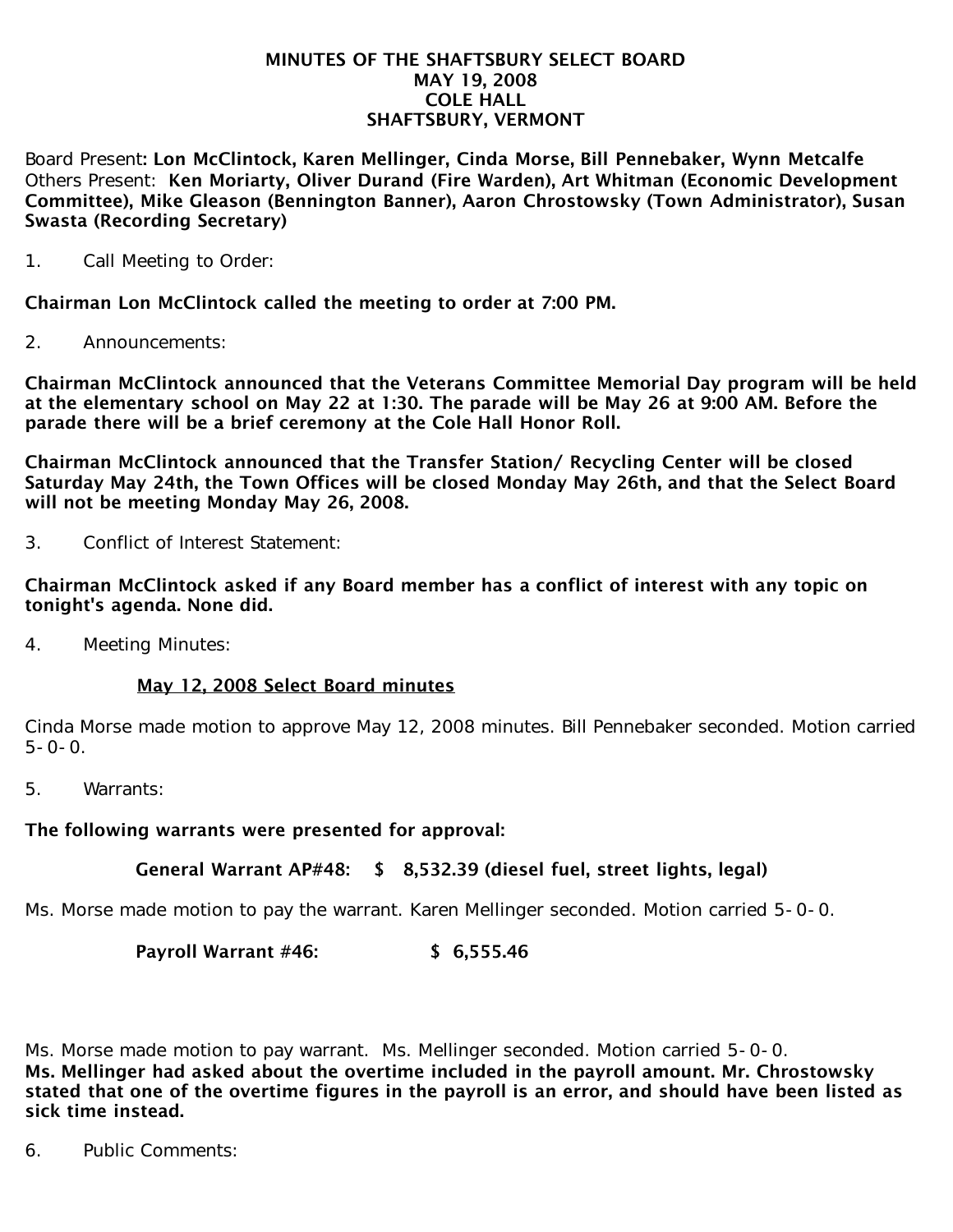Art Whitman asked about the \$8000 estimate to remove the chip pile at the transfer station. Mr. Chrostowsky replied that the Town is obligated by the state to remove the chip pile, and that the \$8000 is for grinding, not for moving it. Mr. Chrostowsky has proposed to burn it instead, to save money.

7. Budget Update:

Mr. Chrostowsky stated that they are looking at a potential budget deficit of \$5000. He noted that the approved purchase of a thermal imaging camera by the Fire Department offers some flexibility. He suggested using \$10,000 from the Department's reserve fund in order to save that amount in the general fund. There was discussion of the amount now in the reserve fund and of its intended use for future fire truck purchases. Mr. Chrostowsky said that the reserve fund is now \$35,000, and Town fire trucks are all relatively new. He noted that the Department also receives \$5000 per year from White Creek from the sale of a used truck.

Wynn Metcalfe made motion to reimburse the General Fund from the Fire Equipment Reserve Fund for the \$10,000 purchase of a thermal imaging camera, subject to approval by Fire Chief Joe Vadakin. Ms. Mellinger seconded.

There was discussion of when fire trucks are scheduled for replacement, Ms. Morse stated that her recollection is that other Town equipment will need to be replaced. She asked Mr. Chrostowsky to bring the equipment replacement chart to the next meeting so they can have a look at it. Mr. Chrostowsky noted that Fire Department equipment is in much better shape than Highway Department equipment.

Motion for reimbursement carried 5-0-0.

Ms. Morse asked if this takes care of the projected deficit, and Mr. Chrostowsky replied that it does, although he is still a little worried about cash flow. Chairman McClintock said that it will be really close, and spending will need to be controlled.

8. Peter's Four Corners Stop Signs:

Chairman McClintock stated that Board members had received copies of the letter from Jeff Mast of the Bennington County Regional Commission (BCRC), who had done the intersection study. Mr. Mast also sent him an email this morning. Chairman McClintock asked if there is further discussion on the motion on the table to reconsider a four-way stop at Peter's Four Corners. Mr. Pennebaker said that the cutting of brush greatly reduced the line of sight rationale for a fourway stop, so it makes sense to hold off. Mr. Mast's letter made this same point.

Myers Road resident Ken Moriarty said he had read the information provided to him, and that good points were made. There is now a better line of sight. He and his neighbors are still concerned about speed, which has not come down at all on the Tinkham/Coulter section. He asked that careful consideration be given to speed enforcement.

Ms. Mellinger agreed that speeding is a dilemma, and noted similar problems on East Road. After discussion it was agreed to talk to the sheriff's department about the the matter. Mr. Metcalfe also suggested giving license numbers of speeders to the police. Mr. Moriarty said that speeding seems to be most common between 6:30 and 9:30 AM, and 3:00 to 6:00 PM. The tabled motion from the May 5 meeting was put up for vote:

Ms. Mellinger made motion to reconsider the Select Board decision to put in a four-way stop at the Peters Flats intersection. Mr. Pennebaker seconded. Motion carried 5-0-0.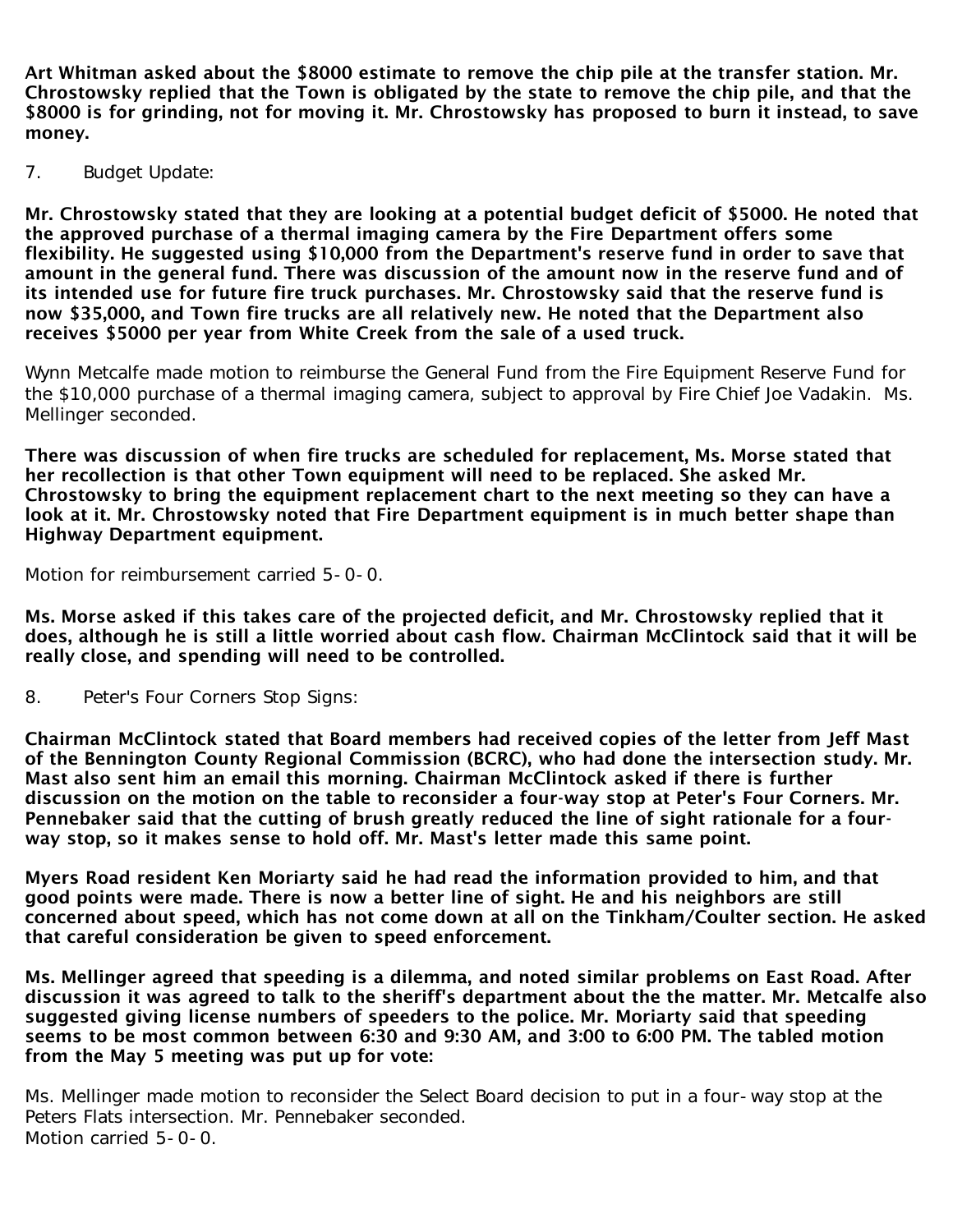Ms. Morse made motion, the Board having agreed to reconsider the decision to put in a four-way stop at the Peters Flats intersection, not to place stop signs on Tinkham and Coulter Roads. Ms. Mellinger seconded.

Mr. Pennebaker offered a friendly amendment to put up intersection advisory signs as a compromise.

Mr. Metcalfe opposed intersection advisory signs, stating that people already know the speed limit there, the signs can't be enforced, and the road crew will have to maintain them. Mr. Pennebaker said he is not sure he agrees, but will withdraw the amendment and may revisit the matter later.

Motion not to place stop signs on Tinkham and Coulter Roads passed 5-0-0.

There was discussion of the importance of brush cutting on Town roads. Mr. Metcalfe stated that the Board needs to raise expectations higher for the road crew. Ms. Morse said that the road plan helps for major improvements, but they may need a similar plan for routine maintenance.

9. Landfill Brush Pile Burn Permit:

Fire Warden Oliver Durand stated that Mr. Chrostowsky had applied for a burn permit, and that the two of them had communicated with Buzz Surwillo of the Agency of Natural Resources (ANR). Mr. Durand said that the Town has burned waste in the past, and had heard complaints about smoke from neighbors. He believes that the Town may no longer be certified to burn waste, and that the brush pile is too big to burn. Mr. Surwillo's letter says that he thinks they are still certified, but that the state prefers that the pile be chipped rather then burned.

There was a discussion of costs. Mr. Chrostowsky said it had cost \$2000 in the past but would now cost \$8000. It would be put out to bid, but there are not a lot of people who do this. Mr. Durand said that in the future the Town should chip once a month with its own chipper. There was discussion of whether residents should be allowed to dump brush at no charge, and if a charge is introduced, whether there should be different rates for individual and commercial.

Chairman McClintock asked Mr. Chrostowsky to get information about what other towns charge, put the present chipping job out to bid, and find out what it would cost to have the pile chipped once a month by the Town. Two letters from Shaftsbury residents opposing the burn were placed in the Board packet on this matter.

10. SWAP Shed:

Chairman McClintock stated that it looks like the Swap Shed is a go. Mr. Pennebaker confirmed that the BCRC has the money in hand. The Solid Waste Committee will meet tomorrow to identify everything that needs to be done on the project.

11. Eagle Square ANR Easement:

Mr. Chrostowsky stated that years ago waste was dumped in one area of the Eagle Square site. The state wants an easement to permit access to the property to inspect it, prevent development, and protect public health and the environment. They would like the Town's approval of the easement. He said that the owner of the property is happy with this because it increases property value by reducing owner liability.

Ms. Morse made motion to support TFP Realty's granting of an easement to its Eagle Square property to the state. Ms. Mellinger seconded. Motion carried 5-0-0.

12. Town Administrator's Update:

# Mr. Chrostowsky announced a June 24 workshop on governmental accounting and auditing in